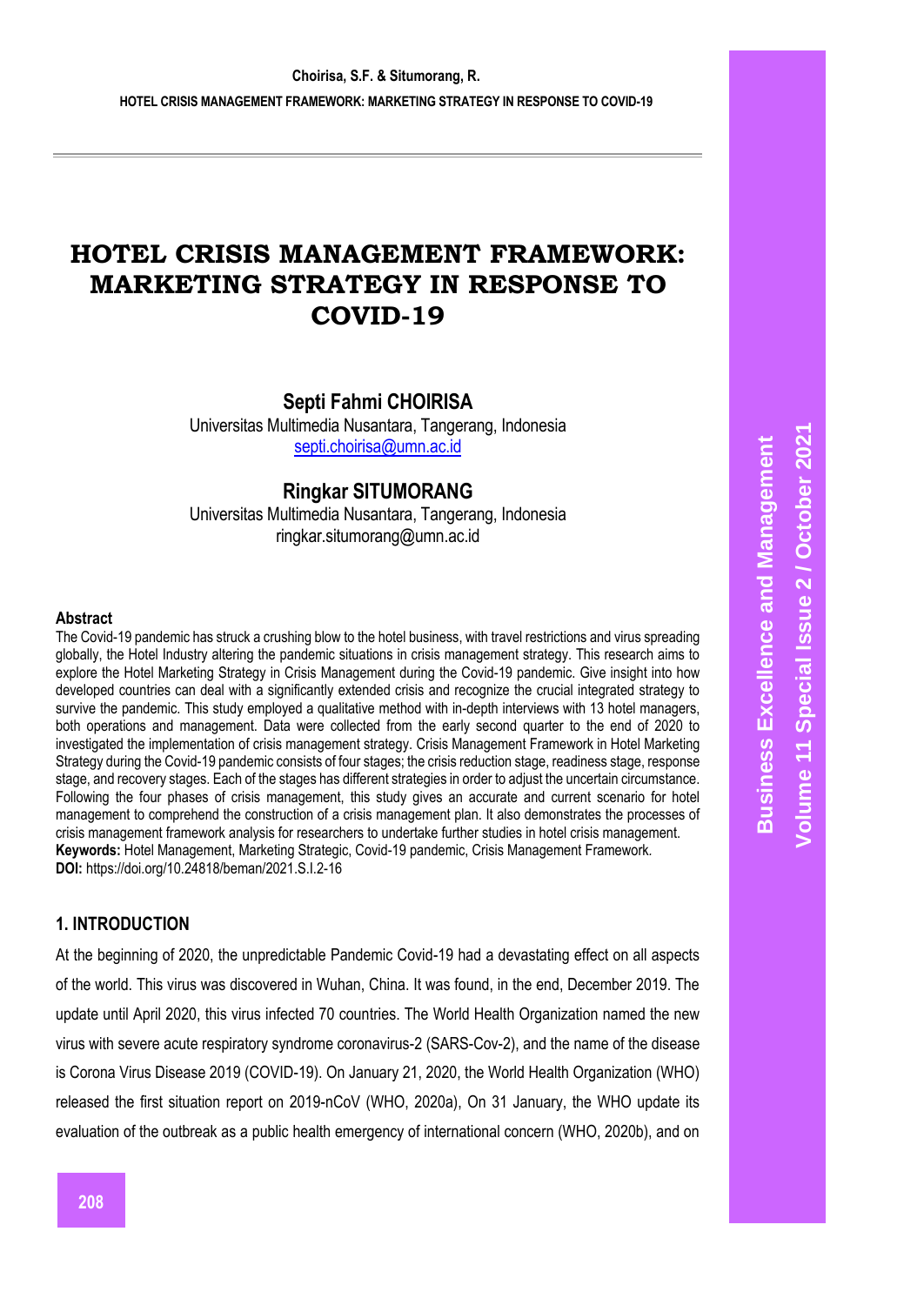11 March, it declared the outbreak a pandemic (WHO, 2020c). In just two months, the epicentre of the Covid-19 outbreak migrated from China to Italy, Spain, and the United States. Many tourist sites in Asia, where the Chinese are the primary visitors, implemented the crisis management methods for the hotel business on reaction to Covid-10 during the early stages of the pandemic (mid-January to the end of February).

Previous research on crisis management strategies, on the other hand, only looked at a specific point in time (Israeli et al., 2011), and in the aftermath of an epidemic catastrophe, research looked into it (Lee, 2009; Wan, 2013). The tourism industry is an umbrella industry networked with many other sectors in the economy, including hotel, community-level operations, education, financial, agriculture, medical, travel and transportation, construction, real estate, retail, and vice versa (Ranasinghe et al., 2020). The hotel industry's road to recovery has grown much longer as the pandemic has expanded around the globe and crisis management tactics must be altered over time. Various studies have explored about the impact of COVID-19 for the hospitality industry. For example, Sigala (2020) argued that the pandemic of COVID-19 will transform the behaviour and experience of tourism stakeholders in hospitality and tourism industry. In the context of developing country, Japutra & Situmorang (2021) posited the importance of the strategy deployed by hotel industry in facing the challenges and repercussion from the pandemic in Indonesia. Similarly, Alexandra & Choirisa (2021) investigated the challenges of online education learning in tourism studies during the pandemic COVID-19 in Indonesia. The pandemic of COVID-19 is still around us and continue effecting the tourism industry globally. The exploration of the impact from the crisis is still much to be desired, especially in preparing the condition of the "new normal" for the future.

This study aims to explore how hotel's management responded to the initial and on-going stages of the Covid-19 crisis. Exploring the research gap by conducting ongoing research during the crisis stage to answer what crisis management methods should be implemented for hotel marketing at various points in the Covid-19 pandemic to overcome the unpredictable situation. This study has practical implications by advising the hotel management team to gain a better understanding of the major trends that may emerge as a result of the fundamental and permanent changes that Covid-10 is expected to bring to the industry. Moreover, the discussion may shed light of the Hospitality Industry activation and revitalization in the postpandemic era (Hao et. al. 2020). Also, Governments and hotel sector stakeholders are given recommendations to support them in respond to the situation (Lai and Wong, 2020).

## **2. LITERATURE REVIEW**

## **2.1. Negative Factors Affecting the Hospitality and Tourism Industry**

The Hospitality and Tourism Industry has been many instances in the past when it has suffered from unexpected or force majeure and suddenly turned down the visitor demand. It is inherently susceptible to the adverse effects of the Hospitality and Tourism industry. Such uncertainties influence tourists'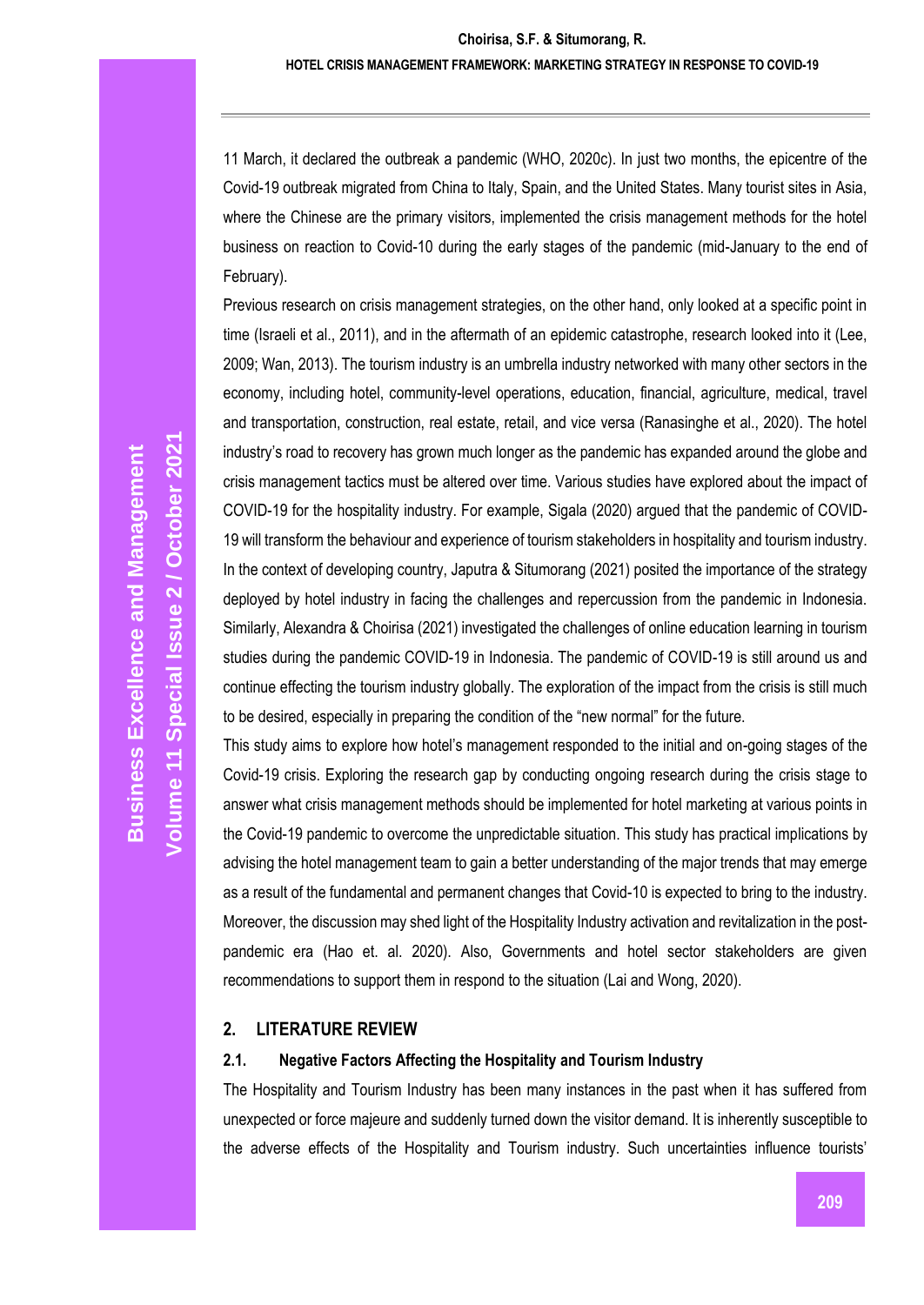intentions to visit a tourism destination and significantly impact travel trends. The large -scale riots in the Gili Islands of Indonesia during the seven months from October 1999 to April 2000 resulted in a substantial decrease of 6,860 tourist arrivals. The estimated total tourism losses of US\$329,280 to US\$658,560, compared to those of the same period one year previously (Soemodinoto et al.,2001). The effect of the SARS outbreak on the hospitality and tourism industry in 2002 and 2003 was especially severe in East Asia. The first official SARS case was reported in Guangdong province in the People's Republic of China in November 2002 (Silva, 2003).

#### **2.2. Crisis Management**

Crisis management is a management practice that deals with non -routine developments and phenomena. These activities are not only concerned with the hectic moments of crisis decision -making but also with the managerial areas of long-range prevention, planning and mitigation management area, the response directly after the crisis, and the sensitive realm of recovery and transition (Enz & Canina, 2002; Rosenthal, Boin & Comfort,2001). With simple formulas, each crisis is unique and challenging to resolve, but having such blueprints helps save time, energy, and other resources for a tourist destination in crisis (Sonmez et al., 1999). The aim of developing crisis management is to facilitate the Hospitality and Tourism industry recovery from the negative impact caused by setting the strategy to recovering the economic aspect. Furthermore, Burnett (2002) notes that nearly any crisis should include the seeds of success as roots of failure. The essence of crisis management is cultivating and harvesting that potential success.

Moreover, in Tourism and Hospitality Industry, crisis management is a hot topic. The importance of the link between crisis and tourism has been highlighted in numerous prior studies. According to Sausmarez (2007), the damage generated by a crisis threatens several tourist destinations' national economies and livelihoods. it is essential to watch crisis management tactics to limit the bad consequences. Zang et al. (2005) assessed SARS as a short -term epidemic and investigated the prospects of new developments when the tourism industry recovered. According to McKercher and Chon (2004), the Government should be concerned about the overreaction and lack of coordination, both of which impact long-term tourism development. Despite the fact some study has been done to look at the effects of Covid -19 (Baum et al., 2020), there is still a shortage of research looking into effective crisis management practices in the hotel business. Given the severity of the Covid -19 pandemic, a timely study exploring how hotels perceive and respond to the crisis could provide valuable insight into future pandemic emergencies. Although it is clear that pandemic crises are a critical problem for the hotel sector, most studies were undertaken after, rather than during, an epidemic crisis (Lee, 2009; Wan, 2013).

#### **3. RESEARCH METHODS**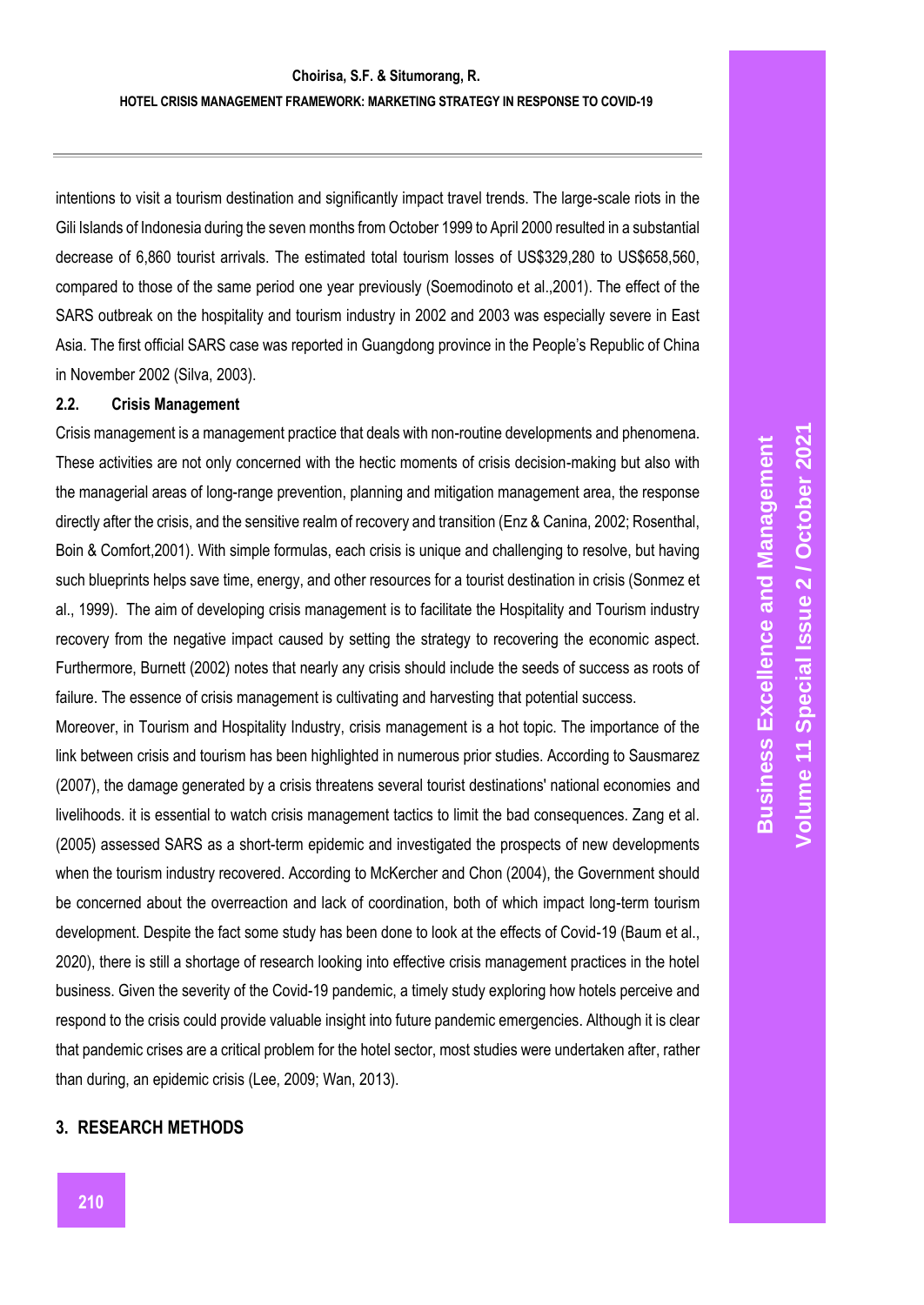#### **Choirisa, S.F. & Situmorang, R. HOTEL CRISIS MANAGEMENT FRAMEWORK: MARKETING STRATEGY IN RESPONSE TO COVID-19**

This study adopted qualitative research to understand the phenomenon in the Hospitality Industry during the Pandemic Covid-19. The characteristics of the qualitative research methodology include small samples and extensive information from each respondent, and a search for meaning, ideas, and relevant issues. Unlike the quantitative research technique, the qualitative research approach involves talking indepth with a few representative individuals to gather detailed information from them (Denzin & Lincoln, 1994). This research uses the purposive sampling method to select the participants, as this method would offer the best insights for the study (Suri, 2011). As the suitable participant who has appropriate experience and knowledge of the topic, the Hotel Manager was essential for efficient data collection (Gillham, 2005).

#### **3.1. Sample**

The research sample consists of participants in hotel director, manager, and executive positions. For data collection with in-depth interview forms, a "stratified-purposive sample" was preferred within the qualitative research approach. This strategy aims to get detailed information from volunteers who have been chosen for research (Neuman & Robson, 2014). Purposive sampling has several advantages, including that it can be utilized in a variety of qualitative research designs (Rai & Thapa, 2015). Stratified-purposive sampling provides more accurate and detailed information about the sample. In total, 13 of the International and Local chain hotels were interviewed.

#### **3.2. Data Collection**

The research has a qualitative structure. Since the study was conducted in the Covid-19 pandemic, the in-depth interview was held by virtual meeting through the online application zoom. The interview proceeded from the first quarter to the third quarter of 2020. Each interview lasted approximately 1 (one) hour to 2 (two) hours, which is about 860 minutes from all participants. All the participants answered the research questions so that answers from 13 participants were analyzed. The participants' diverse perspectives were purposely set to provide various points of view and experiences regarding the insight of the Pandemic Covid-19 effect in the Hotel Industry. The main questions discussed during the interviews were how the impact of the COVID-19/crisis had on the hotel's performance.

Following the previous questions, how the Hotel Industry responds to the effect of COVID-19. The last point of the research is how the Hotel Industry team set the strategy during COVID-19 to survive the crisis. Before we conducted the interview session online, we shared the main questions with the participants. Hence, the participants prepared to answer it with the data and enrich the understanding and interpretation (Tracy, 2010). The source was derived from the analysis of both secondary and primary data. Also, the survey with 19 Questions was prepared to investigate the following areas: the impact of Covid-19 on the hotel performance, measures, and actions used during the outbreak and implemented to the extent of formality of the strategic planning systems of the hotels. The results of this study were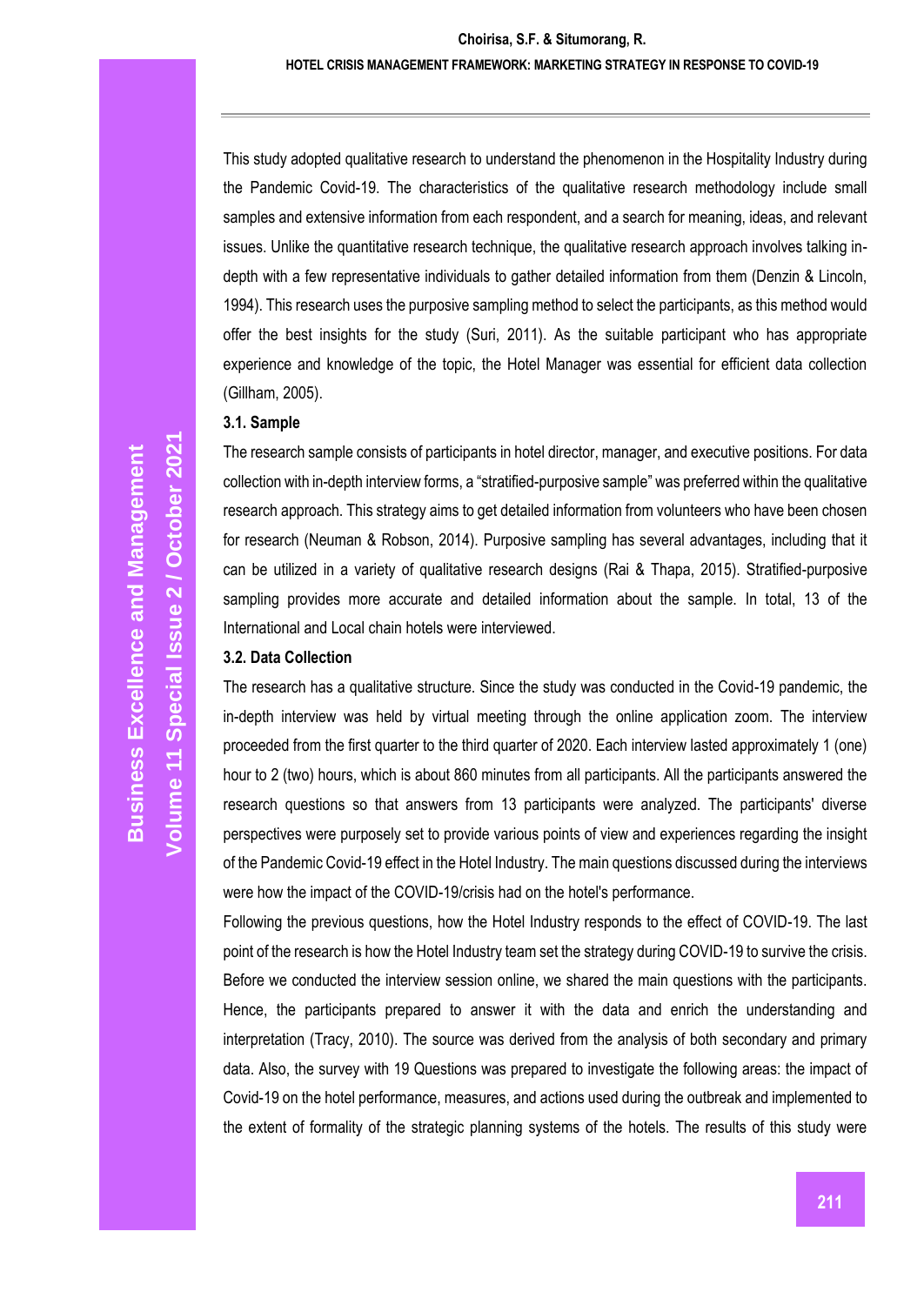produced through zoom recording (video and sound) and summarizing the contents of word -for -word transcriptions.

## **3.3. Data Analysis**

The descriptive analysis technique was used to examine the data. A conceptual structure, data modeling, data organization using tables, and interpretation of findings were all used in the analysis. Separate tables were used to classify responses from three different data collection in the analysis.

#### **3.4. Demographic characteristics of the participants**

As shown in Table 1, the participants' demographic and departmental features are provided by the coding. The participants are Female and Male between 20 until 40 years old. Approximately 77% of the participants3 -33 in the manager/director/executive position are men, while the ratio of women is around 23%. 100% of the participants have a university or higher degree. Subsequently, 69% of participants work for International Chain hotels and 31% for a local chain hotel. In addition, 69% participant who have an experience more than ten years in Hotel Industry.

|                 |                        |        |           |                        | Experience |                             |
|-----------------|------------------------|--------|-----------|------------------------|------------|-----------------------------|
|                 |                        |        |           |                        | in the     |                             |
|                 |                        |        |           |                        | tourism    |                             |
|                 |                        |        | Age       |                        | industry   |                             |
| Code            | Hotel type             | Gender | (Years)   | <b>Education level</b> | (Years)    | Position                    |
| P <sub>1</sub>  | Local Chain Hotel      | Male   | 40-45     | Undergraduate          | 20         | Corporate Revenue Director  |
| P <sub>2</sub>  | Local Chain Hotel      | Male   | 35-40     | Undergraduate          | 14         | Corporate Director of Sales |
| P <sub>3</sub>  | Local Chain Hotel      | Male   | 35-40     | Undergraduate          | 15         | General Manager             |
|                 | International<br>Chain |        |           | Undergraduate          |            |                             |
| P <sub>4</sub>  | Hotel                  | Male   | $40 - 45$ |                        | 15         | Director of Sales           |
| P <sub>5</sub>  | Local Chain Hotel      | Male   | 35-40     | Undergraduate          | 12         | Corporate Revenue Director  |
| $\overline{P6}$ | Local Chain Hotel      | Male   | 35-40     | Undergraduate          | 14         | Sales Manager               |
|                 | International<br>Chain |        |           | Undergraduate          |            |                             |
| P7              | Hotel                  | Female | 30-35     |                        | 10         | Sales Manager               |
|                 | Chain<br>International |        |           | Undergraduate          |            |                             |
| P <sub>8</sub>  | Hotel                  | Female | 30-35     |                        | 9          | Senior Sales Manager        |
| P <sub>9</sub>  | Local Chain Hotel      | Male   | 30-35     | Undergraduate          | 10         | Revenue Manager             |
| P <sub>10</sub> | Local Chain Hotel      | Female | 25-30     | Undergraduate          | 6          | Marcomm Manager             |
| P11             | Local Chain Hotel      | Male   | 30-35     | Undergraduate          | 9          | Event Manager               |

#### **TABLE 1. THE DEMOGRAPHIC PROFILES**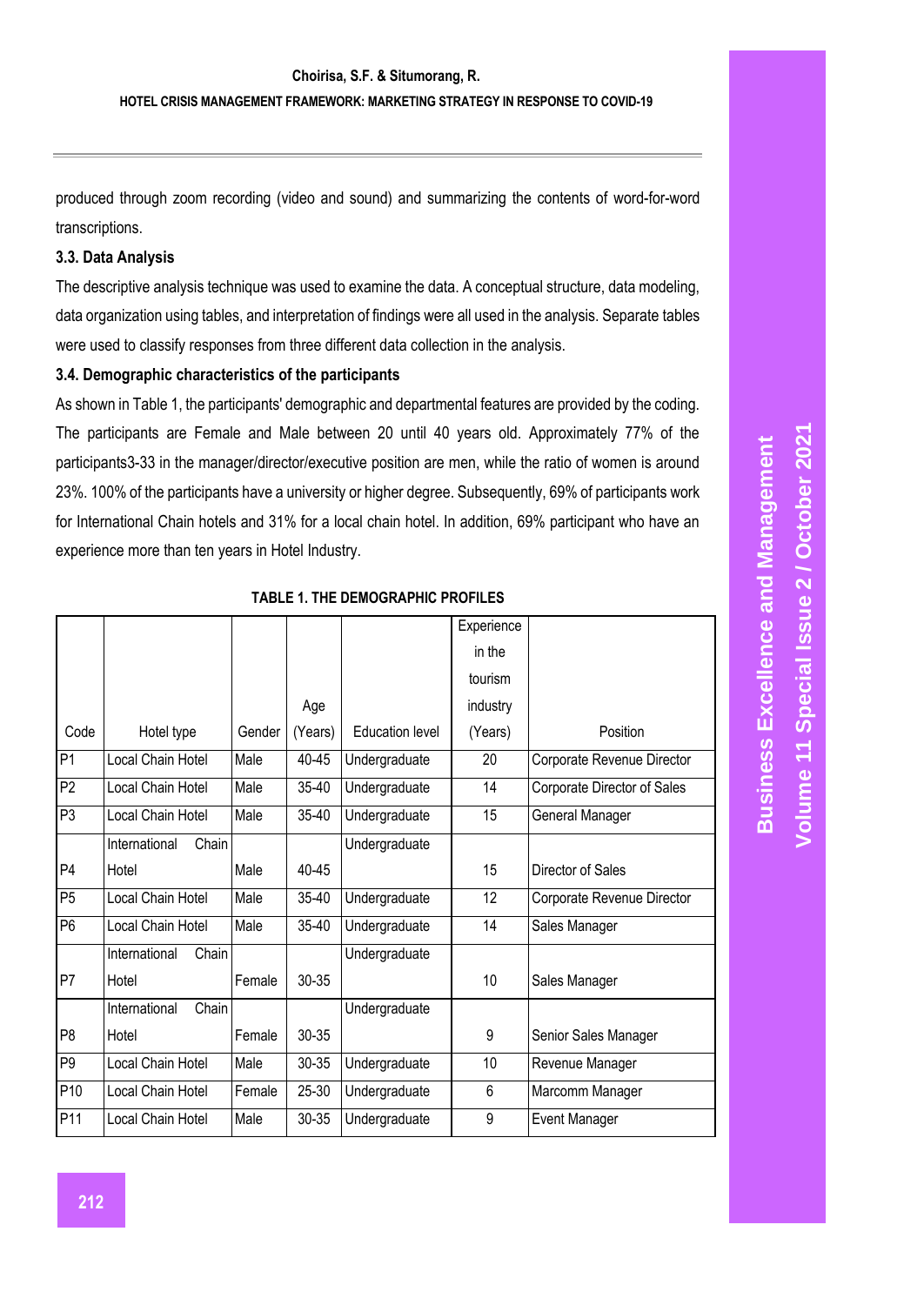|               |                          | Male | $30 - 35$ | Undergraduate | 12 | Human Resources Manager     |
|---------------|--------------------------|------|-----------|---------------|----|-----------------------------|
|               | International<br>Chain I |      |           | Undergraduate |    |                             |
| IP13<br>Hotel |                          | Male | 25-30     |               |    | <b>Operations Executive</b> |

Source: Authors

#### **4. FINDINGS AND RESULTS**

This study chose a crisis management framework proposed by many scholars after reviewing a variety of hospitality crisis management models (e.g., Cloudman & Hallahan, 2006; Laws & Prideaux, 2017; Liu et al., 2015; PATA, 2015; 2003; Pennington-Gray et al., 2011), the four phases of the crisis management process are reduction, readiness, reaction, and recovery.



**FIGURE 1**. **FOUR STAGES OF CRISIS MANAGEMENT FRAMEWORK**

Source: Cloudman & Hallahan, 2006; Laws & Prideaux, 2017; PATA, 2015; 2003; Pennington-Gray et al., 2011

## **4.1. The Crisis Reduction Stage**

The finding showed that is the stage of potential catastrophe before it happens. It's a critical time for the hotel to prepare for an impending disaster. However, crises are highly vague and unpredictable, and they might jeopardize an organization's survival. Organizations should concentrate on crisis prevention and planning at this point (Fung et al., 2020). Some hotel managers explained their first experienced dealt with a pandemic,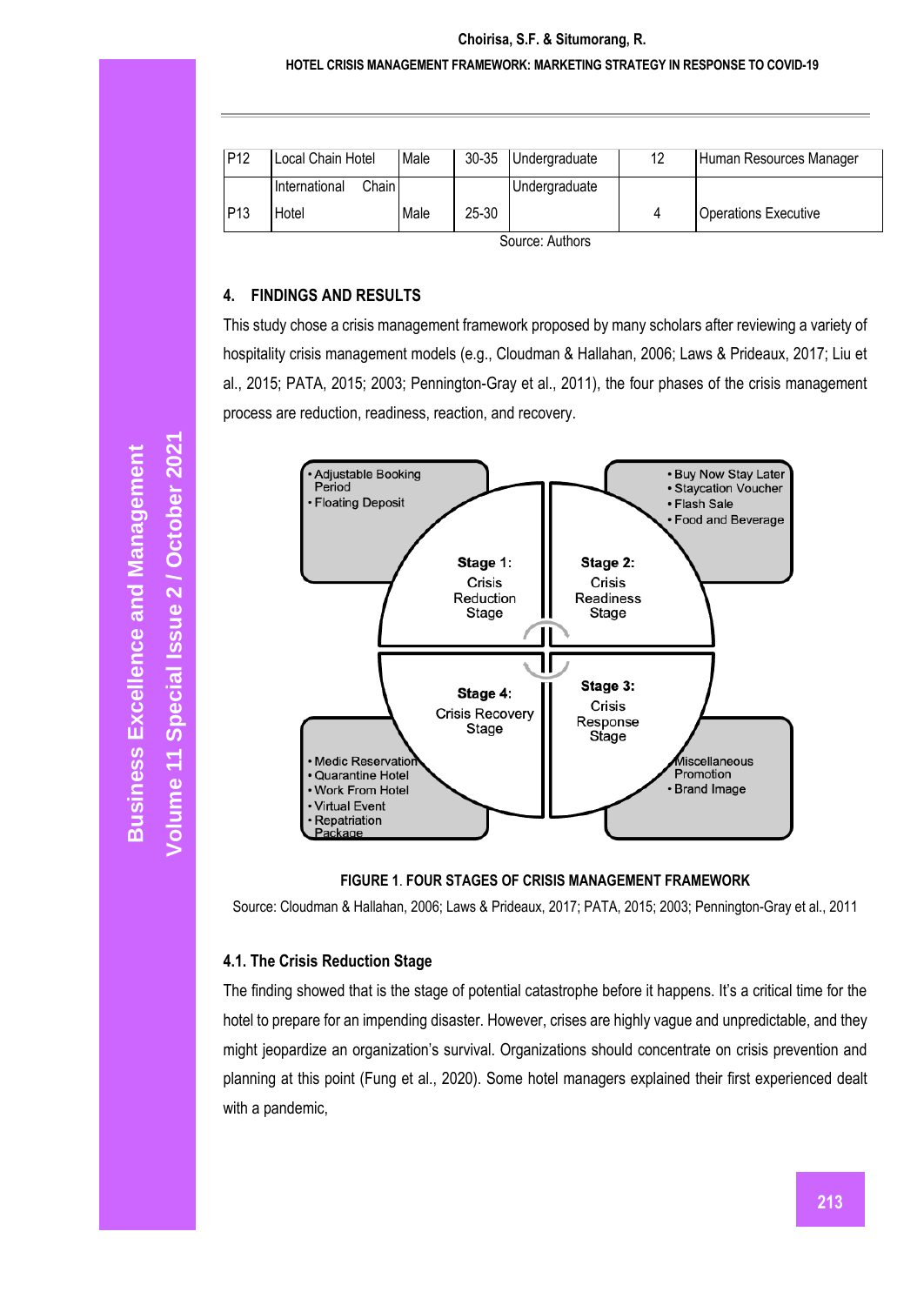"On March 2020, once Indonesian's President announced the outbreak, the hotel occupancy for monthly average about 70 -80 percent and jumped to only single -digit occupancy. It was very devastating. Most of the future booking was cancelled and asked for a refund immediately". (P2

- Corporate Director of Sales)

Most of Interviewee has the similar response in order to express their thought to the pandemic. Several actions were taken to cope with these circumstances. As one of the managers shown his concern as follow,

"We implement the adjustable booking for guests who had a reservation in our hotel even for non -refundable booking. We customize it to adjustable status valid for one year credit to our hotel except for new year eve". (P1 – Corporate Revenue Director).

Another Hotel Director explained the cancellation regulations had been changed since corporate instruction due to force majeure issue,

"For any reservation that has been guaranteed, we follow the corporate office obligation to allow the cancellation, especially for international guests, without any penalty. So that, we waived all the reservation who requested to cancel". (P9 – Revenue Manager).

The concern is not only imposed for rooms but also the banquet. Meeting, Incentive, Conference, and Exhibition (MICE) at the hotel rapidly went down. Some events have been canceled even though it is guaranteed. Following that, the floating deposit was applied,

"For Guaranteed Event, we impose the floating deposit for one -year validation, and also we could convert it to a voucher that could be used in our hotel either for rooms or food and beverages." (P11 – Event Manager).

#### **4.2. The Crisis Readiness Stage**

The finding highlighted that this level denotes the crisis is affecting the organization. Therefore, contingency plans will be prepared as a primary goal to protect employees, visitors, and property (Liu et al., 2015; Tew et al., 2008). The organization should determine the severity and type of damage that has occurred in the hotel (Novelli et al., 2018). At this stage, the hotel recognizes the circumstances and develop their strategy to survive in uncertainty conditions. Some participants describe the method applied in a way to escalate their hotel revenue. Some of the hotel managers have described the new strategy applied,

"We create the promotion – buy now stay later – with the lowest rate for a certain booking period. This strategy will boost the basic occupancy. For instance, our normal rate was Rp. 2.500.000 includes breakfast, but now we offer Rp. 500.000, - with minimum stay for 2 (two) nights includes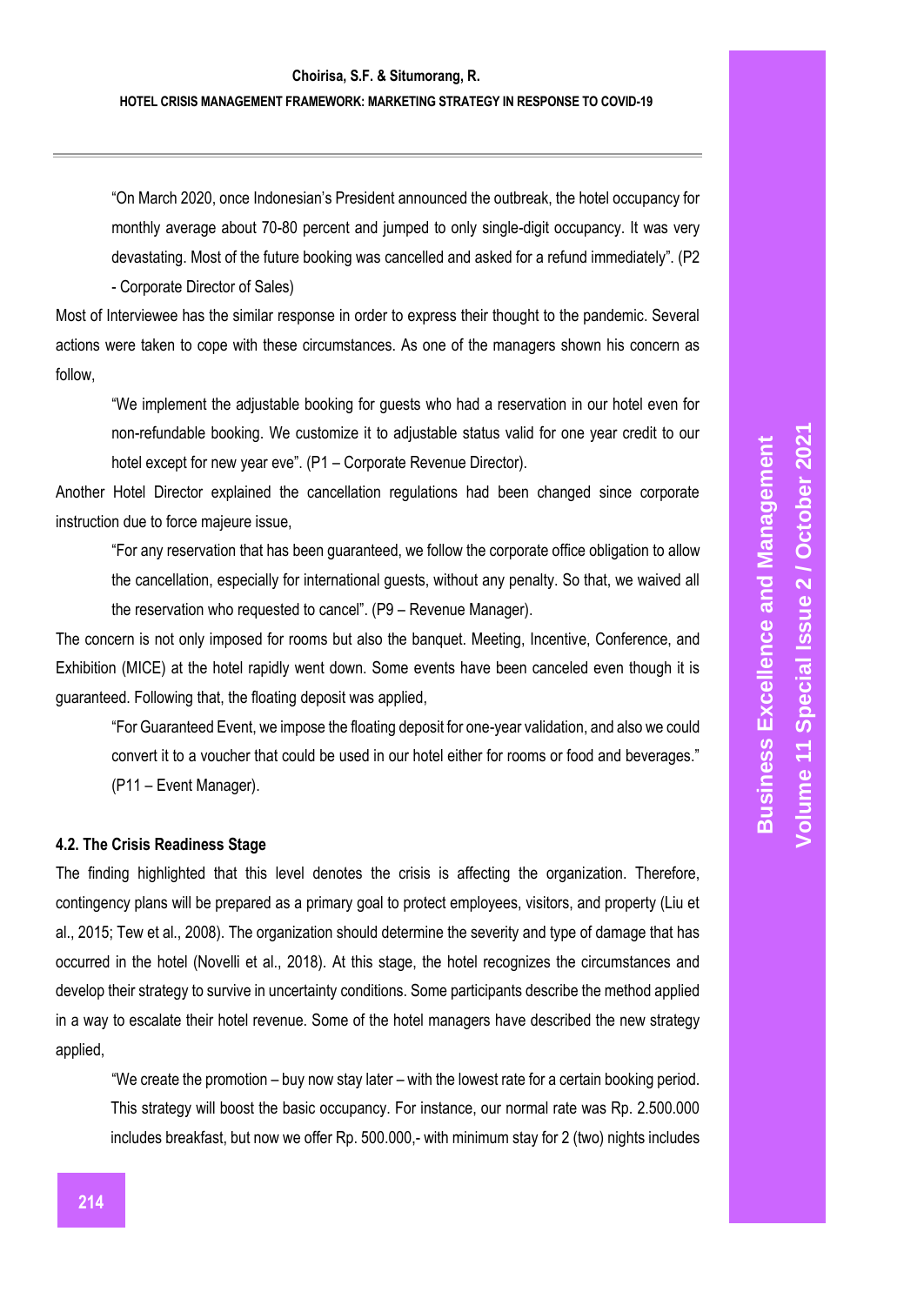#### **HOTEL CRISIS MANAGEMENT FRAMEWORK: MARKETING STRATEGY IN RESPONSE TO COVID-19**

breakfast. Surprisingly the market responded quickly until our reservation team has a non-stop booking". (P8 – Senior Sales Manager).

This strategy also applied for the other hotel,

"At first, we have self-quarantine with 14 nights, 21 nights, and 1-month package eventually this strategy is not working since the conditions were getting worse. So that, we turned the strategy to sell the room package which will be valid for one year ahead, started from July, 1<sup>st</sup> 2020". (P7 – Sales Manager).

Moreover, the other strategy also implemented to boost the hotel revenue,

"We created the program "Palembang staycation Bae," which is a flash sale for Palembang market. By this program, we hit the bottom-line rates to grab the opportunity from FIT or Family". (P3 – General Manager).

Some hotels applied the flash sale as an attractive way to get the attention of the public which also applied to the local chain hotel,

"We launched the Best Deal Package 1 on April 2020. Then, we extend the Best Deal 2 from May to August 2020. After that, we create the flash sale for stay period until June 2021". (P1 – Corporate Revenue Director).

In the same vein, the hotel revenue manager from City Centre Hotel explained,

"When the city restriction is open, people who get bored to stay at home will find an accommodation to do refreshing near their area. That is one of the reasons we set the staycation strategy with the discount applied 40% since we have seen the opportunity on it". (P9 – Revenue Manager).

In addition, to subsidize the room packages, the hotel finds an alternative strategy from Food and Beverage Department to complete the whole process. Some hotels were implied them as the prominent roles to run their operations.

"Domestic market has a significant demand to order the food package. Outside catering were offering with special rates to escalate the hotel's revenue". (P7 – Sales Manager).

In addition, the other hotel manager describes,

"The only way we could do to get the revenue as soon as possible is shifting the culture. People used to go to the hotel and enjoy their food with the hotel ambiance. Meanwhile, we change the services to take-away and delivery services since restriction applied". (P6 – Corporate Revenue Director).

"The takeaway or delivery systems could support the basic hotel revenue since rooms have a low demand." (P5 – Corporate Revenue Director).

**4.3. The Crisis Response Stage**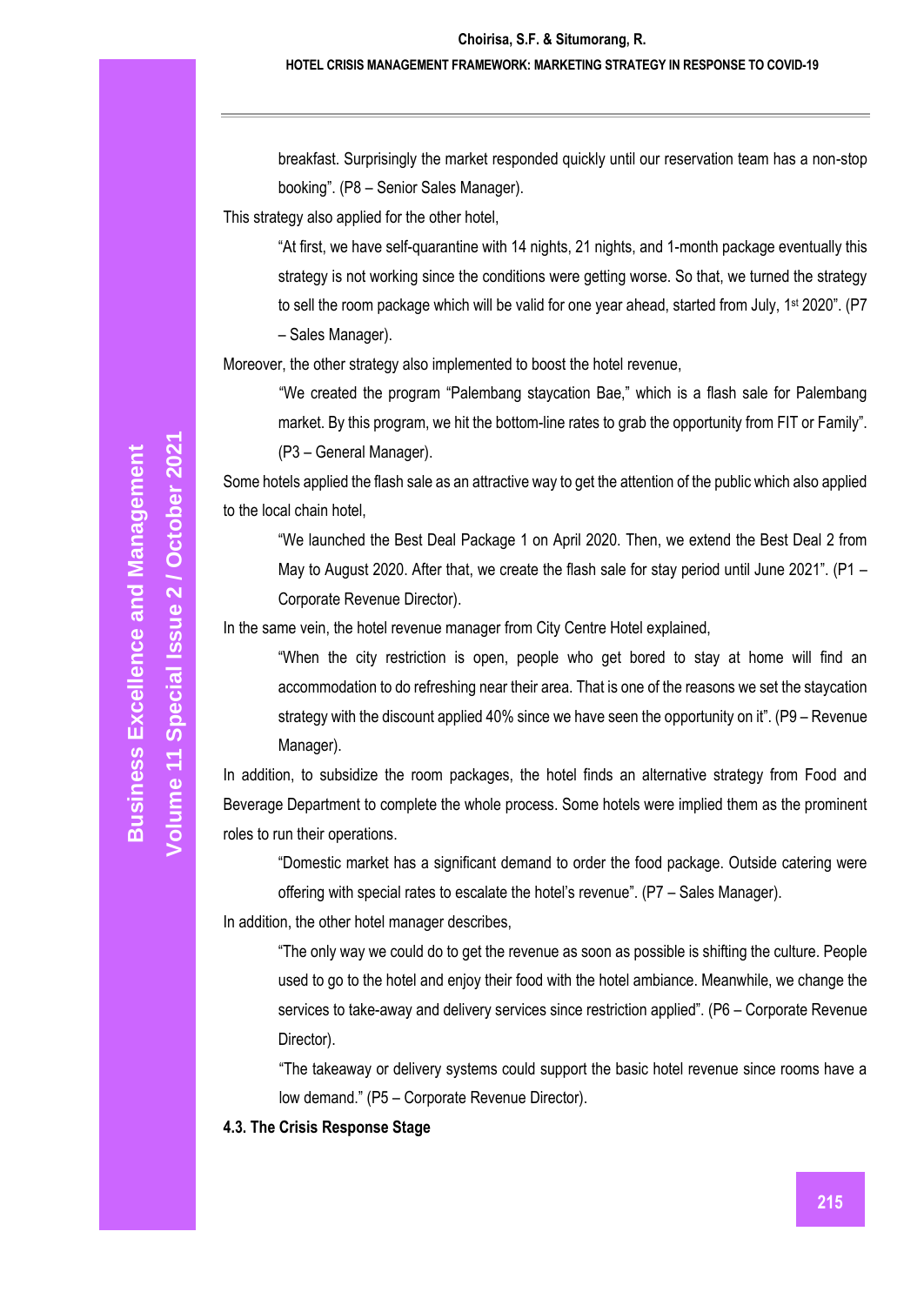# **Choirisa, S.F. & Situmorang, R. HOTEL CRISIS MANAGEMENT FRAMEWORK: MARKETING STRATEGY IN RESPONSE TO COVID -19**

The finding depicted that dealing with Covid -19, the hotel has activated and deployed its contingency plan and strategies. It is critical to communicate effectively during a crisis to diminish the misinterpretation and updating the hotel condition regularly. The hotel should establish excellent internal and external communication channels, so that hotel employees, guests, and the general public have access to up -to date crisis information (Fung et al., 2020). The success of a crisis management strategy must also be evaluated regularly. To ensure that crisis communication is successful, the organization should establish a crisis communication manager and pick a representative from all relevant organizational units as a member of the crisis communication team. (Fall & Massey, 2006).

"We encourage our employee who has the other skill such as painting so that we could ask them to create a mask painting to sell to the public. Moreover, we collaborated with Local Micro, Small, and Medium Enterprises and held the virtual fashion show with a well -known local designer. Moreover, the Government held the health protocol video competition in a hotel to gain the customer trust to stay at the hotel during pandemics. By promoting these activities, we would like to inform the public, we still existed and survived" (P10 - Marketing Communication Manager).

#### **4.4. The Crisis Recovery Stage**

Following the disaster situation, the hotel must develop a recovery strategy and rebuild its facilities (Novelli et al., 2018). The crisis in the short run will unavoidably impact the hotel business. However, a well designed recovery plan and marketing strategy can turn the crisis into an opportunity in the long run. This stage provides the hotel with an opportunity to remedy the issue and re -establish its brand image. Some hotel managers have explained their marketing strategy for medic reservation in this stage as following descriptions.

"Since Government informed the Social Restriction or PSBB (Pembatasan Sosial Berskala Besar), there is an opportunity for a hotel to grab the market segmentation for company workers who want to conduct the rapid test which held at the hotel. Some of them need room packages and others, the meal packages". (P9 – Revenue Manager).

The Opportunity also came for new market segmentation for Health Activities,

"We provide the residential package for Public Health Department, Government, and any services related to the health recovery (Quarantine) and Vaccinations which included the laundry service with tight protocol applied" (P12 - Human Resources Manager).

For international guests, the hotel could have an opportunity for quarantine packages. Some of the hotel areas joined the hotel who recommended to be an accommodation after international travel.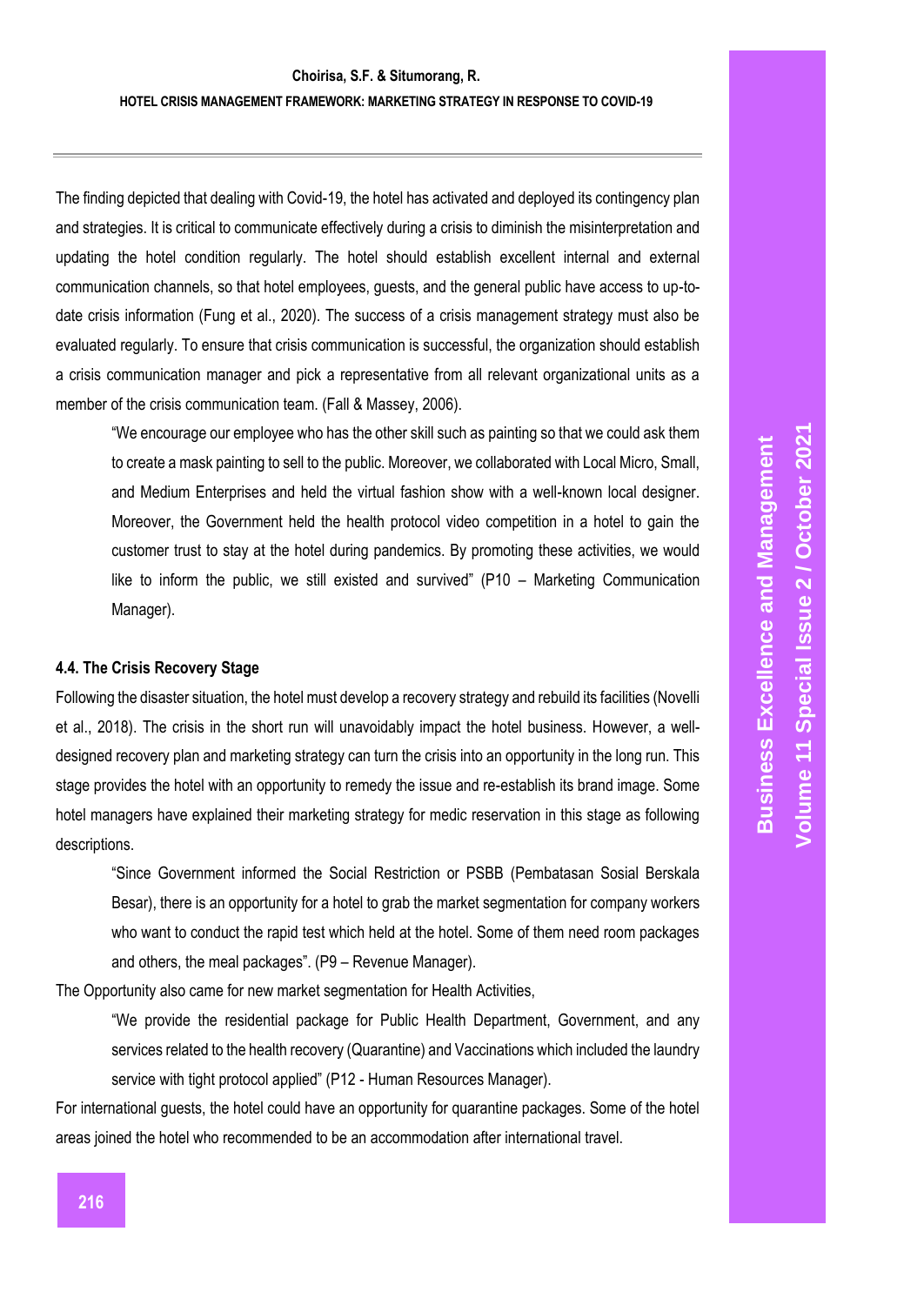"The embassy will contact the recommendation hotel to provide the accommodation for their citizen for quarantine or vice versa (before they come back to their country)." (P4 – Director of Sales).

New packages have been offered to approach a company and are in line with government suggestions to support the hotel industry during the pandemic with this package.

"We sell the Work from Hotel Packages which include meals and strong connection with low rates offer." (P10 – Marketing Communication Manager).

The new way of MICE activity at the hotel also adjusted to the pandemic situation. For instance, the wedding receptions commonly held in face-to-face conditions recently shifted to virtual weddings due to restrictions.

"We provide the virtual wedding at our hotel and use the technology to publish the wedding to the guest who could not join due to limitation of guest invitation." (P-10 - Marketing Communication Manager).

#### **5. DISCUSSION**

Considering the hotel industry's four phases of crisis management practices during the pandemic, most marketing strategies are downgraded. In the initial stage, the strategy was compromised with cancellation and postponed booking to waiver action as a decision. Therefore, the hotel marketing and management should prepare the disaster plan strategy to overcome unpredictable movement. However, the second phase, where the hotel should have an instant strategy to cope with the issues, did the new tactics to increase sales. According to Kim et.et al.005), interestingly, at the end of the SARS crisis, many hotels in Korea provided cheap rooms and effectively increased occupancy rates to levels seen previous to the pandemic. Next, the organization should thoroughly assess its current crisis management methods and tactics (Fung et al., 2020). Subsequently, the crisis response stage is where the hotel is fully aware of new circumstances, which are steady to deal with by looking for any opportunities to survive, enhancing their creativity involving the stakeholders to maintain their brand image to the public. Due to the devastating impact of Covid-19, the hotel must establish and adapt the new market segmentation by grabbing the new account such as the health department or any group related to health, quarantine, and vaccine support to activate the hotel revenue keep the hotel operations running as a normal. Although marketing practices were not emphasized in the initial or pandemic stage, there was a trend in the recovery stage to emphasize marketing practices. Once the restricted regulations and travel ban are lifted, hotel marketers should develop promotional programs. The Hotel might even create and sell attractive rooms and beverages packages that include discount rates for future stays to boost cash flow and accelerate the post-crisis recovery.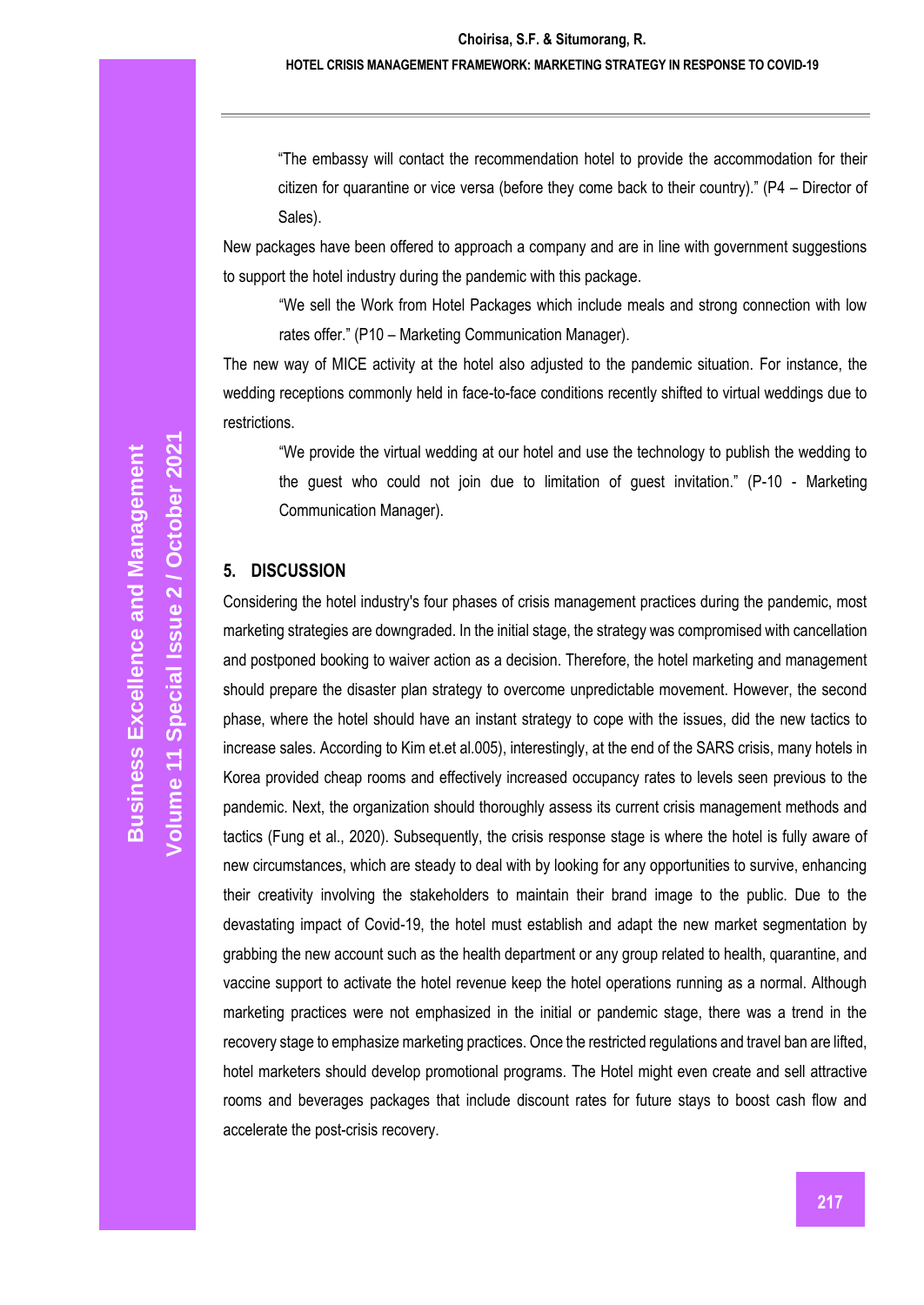# **6. CONCLUSION**

Through this study, we contribute to hotel management education by giving a real -world scenario and a set of practical suggestions for Hospitality Management to learn about crisis circumstances and more significantly, the strategy to survive during an outbreak. As a result, despite the more demanding and complex pandemic situation, the implications of this study provide essential direction for governmental intervention and marketing decisions for long -term economic growth in Hotel Industry.

The limitation of this study is mainly the scarce digital strategies exploration that can enhance the hotels' marketing strategy holistically. Particularly, marketing technique s to tackle the difficulties in the price war phenomenon and compete for tight business with decreasing market segmentation through the online travel agent or websites, and the factors influenced to reduce the actual rates during a pandemic.

Therefore, further study is recommended to explore the hotels' digital marketing strategy in the context of pandemic and also recovery stage to update the new strategy applied to complete the Crisis Management Framework. However, quantitative research needs to be conducted to get a comprehensive insight into how effective the hotel marketing strategy affects society to support Hospitality Business during the pandemic. Other studies on hotel crisis management have highlighted the significant impact on the Tourism Industry and urged that further research is needed to comprehend the various aspects of a pandemic crisis fully.

## **ACKNOWLEDGEMENT**

This research was fully funded by the Research and Innovation Centre of Universitas Multimedia Nusantara, Indonesia. In addition, the authors would like to give a high appreciation for the hotel's director and managers who were involved in enlightening this study.

## **REFERENCES**

- Alexandra, Y. and Choirisa, S. F. (2021) "Understanding college students' e -loyalty to online practicum courses in hospitality programmes during COVID -19 ", *Journal of Learning Development in Higher Education*. Plymouth, UK, (21). doi: 10.47408/jldhe.vi21.627.
- Baum, T., Mooney, S. K. K., Robinson, R. N. S., & Solnet, D. (2020). COVID-19's impact on the hospitality workforce – new crisis or amplification of the norm? *International Journal of Contemporary Hospitality*  Management, ahead-of-print(ahead-of-print). doi:10.1108/ijchm-04-2020-0314
- Burnett, J. (2002). Managing Business Crisis: From anticipation to implementation. Westport: Quorum
- Cloudman, R., & Hallahan, K. (2006). Crisis communication preparedness among US organizations: Activities and assessments by public relations practitioners. *Public Relations Review*, 32 (4): 367 – 376.<https://doi.org/10.1016/j.pubrev.2006.09.005>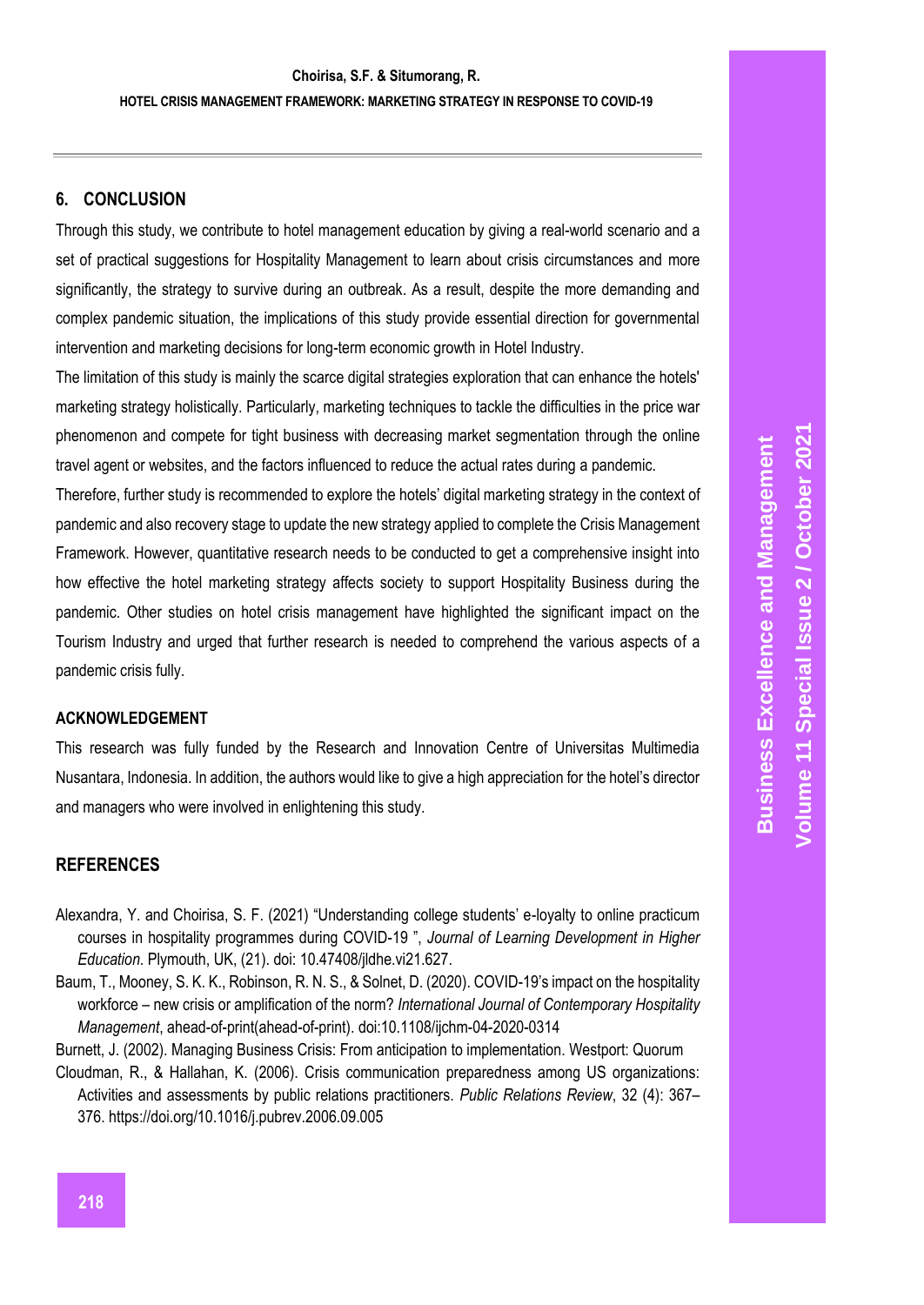#### **HOTEL CRISIS MANAGEMENT FRAMEWORK: MARKETING STRATEGY IN RESPONSE TO COVID-19**

Denzin, N. K., & Lincoln, Y S. (1994). *Introduction: Entering the field of qualitative research*. In N. K. Denzin & Y S. Lincoln (Eds.), Handbook of qualitative research. Thousand Oaks, CA: Sage

- Enz, C. (2002). The best of times, the worst of times: Differences in hotel performance Following 9/11. *The Cornell Hotel and Restaurant Administration Quarterly*, 43(5): 41–52. doi:10.1016/s0010- 8804(02)80055-6
- Fall, L. T., & Massey, J. E. (2006). The significance of crisis communication in the aftermath of 9/11: A national investigation of how tourism managers have re-tooled their promotional campaigns. *Journal of Travel & Tourism Marketing*, 19(2-3): 77–90. [https://doi.org/10.1300/J073v19n02\\_07](https://doi.org/10.1300/J073v19n02_07)
- Fung, C. P., & Hon, A. H. (2019). How to provide an optimal environment for tourists to manage their sleep? The roles of sleep amenities, sleep environment cleanliness and sleep atmosphere. *Journal of Hospitality Management and Tourism*, 10(2): 9–19.

Gillham, B. (2005), Research Interviewing: The Range of Techniques, McGraw-Hill Education, Berkshire.

- Hao, F., Xiao, Q., & Chon, K. (2020). COVID-19 and China's Hotel Industry: Impacts, a Disaster Management Framework, and Post-Pandemic Agenda. International Journal of Hospitality Management, 102636. doi:10.1016/j.ijhm.2020.102636
- Israeli, A. A., Mohsin, A., & Kumar, B. (2011). Hospitality crisis management practices: The case of Indian luxury hotels. *International Journal of Hospitality Management*, 30(2): 367– 374. doi:10.1016/j.ijhm.2010.06.009
- Japutra, A., & Situmorang, R. (2021). The repercussions and challenges of COVID-19 in the hotel industry: Potential strategies from a case study of Indonesia. International Journal of Hospitality Management, 95, 102890. doi:10.1016/j.ijhm.2021.102890
- Kim, S.S., Chun, H. and Lee, H. (2005), "The effects of SARS on the Korean hotel industry and measures to overcome the crisis: a case study of six Korean five-star hotels", *Asia Pacific Journal of Tourism Research*, 10(4): 369-377.
- Lai, I. K. W., & Wong, J. W. C. (2020). Comparing crisis management practices in the hotel industry between initial and pandemic stages of COVID-19. International Journal of Contemporary Hospitality Management, ahead-of-print(ahead-of-print). doi:10.1108/ijchm-04-2020-0325
- [Lai, I.K.W.](https://www.emerald.com/insight/search?q=Ivan%20Ka%20Wai%20Lai) and [Wong, J.W.C.](https://www.emerald.com/insight/search?q=Jose%20Weng%20Chou%20Wong) (2020), "Comparing crisis management practices in the hotel industry between initial and pandemic stages of COVID-19", *[International Journal of Contemporary Hospitality](https://www.emerald.com/insight/publication/issn/0959-6119)  [Management](https://www.emerald.com/insight/publication/issn/0959-6119)*, 32(10): 3135-3156. <https://doi.org/10.1108/IJCHM-04-2020-0325>
- Laws, E., & Prideaux, B. R. (2017). A study of crisis management strategies of hotel managers in Washington. DC Metro Area. Tourism Crises: Management Responses and Theoretical Insight, 103– 118. https://doi.org/10.4324/ 9780203819821-12.
- Lee, K. (2009). How the Hong Kong government lost the public trust in SARS: Insights for government communication in a health crisis. *Public Relations Review*, 35(1): 74 -76.
- LI, S., CHEN, C., ZHANG, H., GUO, H., WANG, H., WANG, L., … XIAO, P. (2005). Identification of natural compounds with antiviral activities against SARS-associated coronavirus. *Antiviral Research*, 67(1): 18–23. doi:10.1016/j.antiviral.2005.0
- Liu, B., Pennington-Gray, L., & Klemmer, L. (2015). Using social media in hotel crisis management: The case of bed bugs. *Journal of Hospitality and Tourism Technology*, 6(2): 102–112. https://doi.org/10.1108/JHTT-08-2014-0036
- McKercher, B., & Chon, K. (2004). The Over-Reaction to SARS and the Collapse of Asian Tourism. *Annals of Tourism Research*, 31(3): 716–719. doi:10.1016/j.annals.2003.11.0
- Neuman, L. and Robson, K. (2009) Basics of Social Research: Qualitative and Quantitative Approaches. Pearson, Toronto.